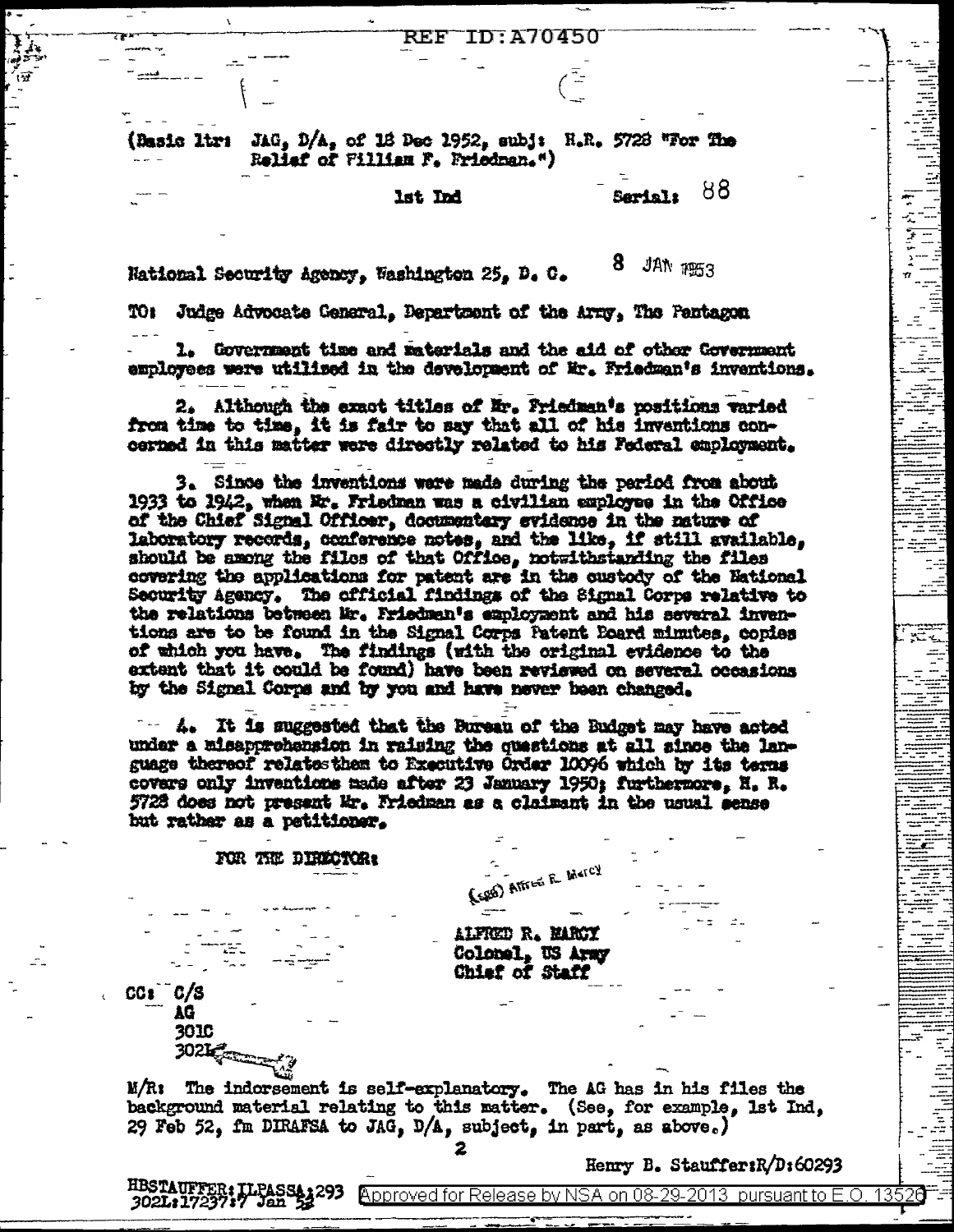$\epsilon$ 

 $\mathbf{L}$ Government time and materials and the aid of other Government employees were utilized in the development of Mr. Friedman's inventions.

 $\left( \right)$ 

2. Although the exact titles of Mr. Friedman's positions varied from time to time, it is fair to say that all of his inventions concerned in this matter were directly related to his Federal employment.

3. Since the inventions were made during the period from about 1933 to 1942, when Mr. Friedman was a civilian employee in the Office of the Chief Signal Officer, documentary evidence in the nature of laboratory records, conference notes, and the like, if still available, should be among the files of that Office, notwithstanding the files covering the applications for patent are in the custody of the National Security Agency. The official findings of the Signal Corps relative to the relations between Mr. Friedman's employment and his several inventions are to be found in the Signal Corps Patent Board minutes, copies of which you have. The findings (with the original evidence to the extent that it could be found) have been reviewed on several occasions by the Signal Corps and by your Office and have never been d